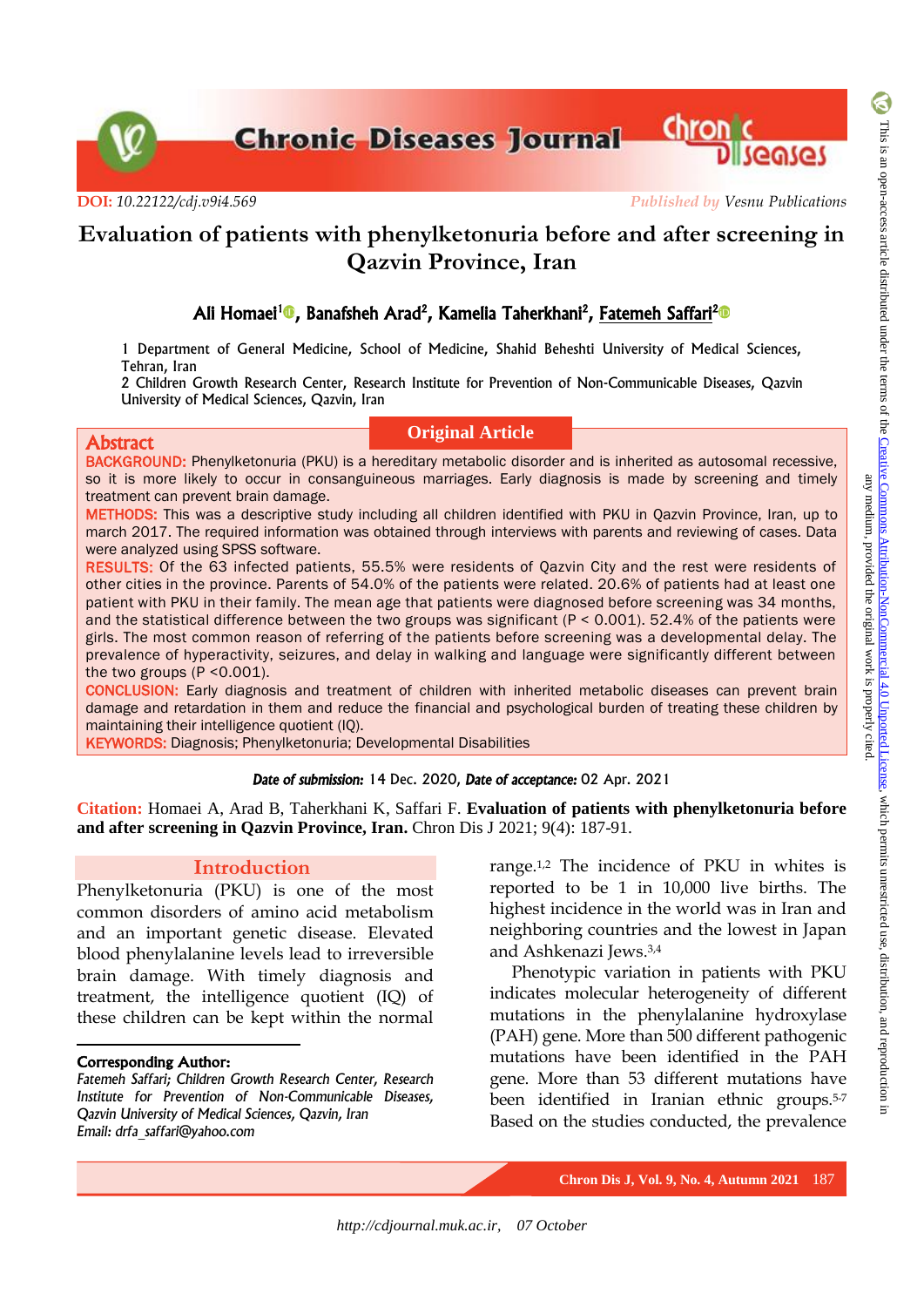## **Evaluation of patients with phenylketonuria Homaei** *et al.* **Homaei** *et al.*

ratio of this complication is one in 8000 in Iran. 8

High levels of phenylalanine in the blood saturate blood-brain barrier (BBB) transporters, leading to reduced brain uptake of major amino acids such as tyrosine and tryptophan as a result of brain damage. Few adults with PKU have had normal intelligence without any treatment. Magnetic resonance imaging (MRI) and histological brain studies in people with untreated or late-treated PKU have shown some degree of irreversible cortical atrophy.9,10

The severity of hyperphenylalaninemia depends on the degree of enzyme deficiency. In complete deficiency of the phenylalanine hydroxylase, the level of phenylalanine in the blood increases to more than 20 mg/dl, which is called the classic form of PKU. If some activity of the phenylalanine hydroxylase enzyme remains, a milder form of the disease develops. In this case, the amount of phenylalanine in the blood is between 6 and 20 mg/dl and it is called hyperphenylalaninemia. At least 2% of cases of hyperphenylalanemia are due to defects in the metabolism of tetrahydrobiopterin and other cofactors and are considered as malignant PKU.<sup>1</sup> For each month of delay in treatment, the IQ of these children is reduced by 4 points, and if the treatment and food restriction are not fulfilled, by the end of the first year, the IQ of these children will be reduced by 50 points. For this reason, specific treatment or formula and restriction of phenylalanine in the diet should be started as soon as possible based on the type of disease.<sup>2</sup> Numerous studies have been performed on cerebral damage and IQ reduction in patients with late-treated PKU.11,12

For example, in a study by Morovatdar et al. in Khorasan, Iran to describe the characteristics of patients with PKU, 78.0% of the patients were reported to have a variety of developmental retardations. The best time to control PKU and maintain IQ in these patients is to start treatment and control the diet before the end of the first month of life.<sup>14</sup>

The aim of this study was to evaluate the delay in starting treatment and controlling diet on brain damage in patients with PKU.

This study was performed in Qazvin University of Medical Sciences, Qazvin, Iran with the code IR.QUMS.REC.1396.252, in order to compare the clinical manifestations of children with PKU before and after neonatal screening of this disease.

### **Methods**

This was a descriptive study carried out on 67 patients with PKU identified up to March 2017 who were monitored in the Children Growth Research Center, Research Institute for Prevention of Non-Communicable Diseases, Qazvin University of Medical Sciences. Before the beginning of the PKU screening, these patients were diagnosed based on clinical findings, measurement of the blood phenylalanine level by the high performance liquid chromatography (HPLC) method, measurement of neopterin and urine biopterin, and in malignant cases by genetic testing. With the start of screening in the province in 2012, on the third to fifth day of birth, a blood sample was taken from the newborn on a paper filter to check the level of phenylalanine and was sent to a reference laboratory for testing. If the blood phenylalanine level was 4 mg/dl or higher, the blood phenylalanine level was measured by HPLC and if the phenylalanine level was again higher than 3.4 mg/dl, the patient was referred to the focal point of inherited metabolic diseases for further evaluation.<sup>15</sup>

The required information including location, demographic characteristics, age of diagnosis, family history and history of PKU in the family, and clinical manifestations were obtained through interviews with parents, review of patients' files, and if necessary, telephone calls. Data were analyzed using the chi-square test in SPSS software (version 22, IBM Corporation, Armonk, NY, USA) considering  $P < 0.005$  as the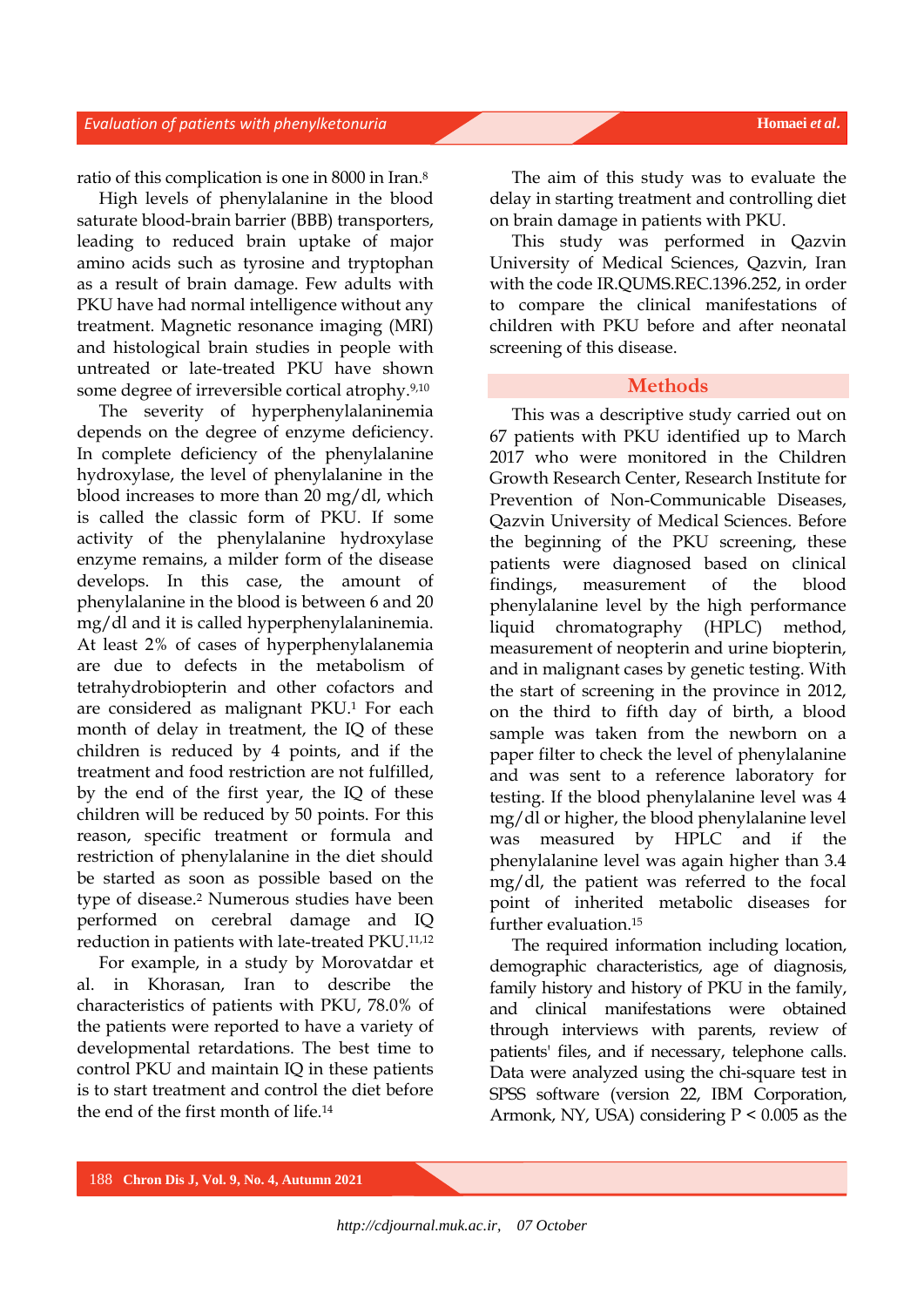significance level.

# **Results**

A total of 67 patients with PKU were registered in the patient management center. One of the patients who was kept in the Social Welfare Bureau died. One patient whose mother was from Turkey and whose father was Iranian had migrated to another place and the families of the two infected sisters were also unwilling to cooperate and provide information. Both girls had good IQs, one of the girls presented with lameness and was diagnosed with PKU in this family. Out of the 63 patients monitored in this center, 35 (55.5%) lived in Qazvin and the rest lived in other cities of the province. 38 (60.3%) patients were identified before the start of screening and the rest were diagnosed by screening. The mean height, weight, and head circumference of the patients at birth were  $49.0 \pm 4.4$  cm,  $3010 \pm 1290$  g, and  $33.67 \pm 2.90$  cm, respectively. The age range of the patients was from 15 days to 18 years and the mean age was  $5.65 \pm 8.17$  years.  $54.0\%$  of the patients' parents had relatives. In 20.6% of the patients, there was at least one infected person in the family. Eight patients had siblings or parents and five patients had relatives with PKU. After diagnosing PKU in a newborn at screening, it was determined that the patient's father and sister, who was in high school, also had PKU. One of the sick boys was the result of a twin pregnancy, but fortunately his sister was not infected.

The mean age of diagnosis of the patients before screening was 33.72 ± 30.81 months. Only one patient was diagnosed at birth because his older brother had PKU. The age of the patients at the time of diagnosis varied from 7 to 120 months and there was a statistically significant difference between the two groups  $(P < 0.001)$ . 32  $(50.7%)$  patients were of preschool age, 16 (25.3%) attended regular school, and 10 (15.8%) attended special school. 5 (7.9%) patients were unable to study. The comparison in terms of education between the two groups showed significant a significant difference (P < 0.001).

4.9%, 9.8%, 47.5%, and 37.7% of the patients were in the weight percentages of  $> 5$ , 5-25,  $25-50$ , and  $> 50\%$ , respectively. In terms of height percentiles for age, 3.3, 24.0, 44.3, and 17.0% were in percentages less than 5, 5-25, 25-50, and more than 50, respectively. There was no significant difference between the two groups in terms of height and weight percentiles (Figure 1). 13 (50.0%) patients who were diagnosed through screening and 20 (54.1%) patients who were diagnosed before screening were female and the difference between the two groups was not significant in terms of sexual prevalence.



**Figure 1. Comparison of height percentiles between the two groups**

The most common reason for referring patients to a doctor before screening was delay in sitting, walking, and talking. A number of patients have had skin rash, restlessness, and hyperactivity. There was a significant difference between the incidence of seizures, delay in walking, delay in speaking, and the prevalence of hyperactivity in the two groups (P < 0.001). Patients in the two groups did not differ significantly in the incidence of rash (Figure 2). The mean level of phenylalanine in patients at the time of diagnosis was  $13.7 \pm 7.9$  mg/dl.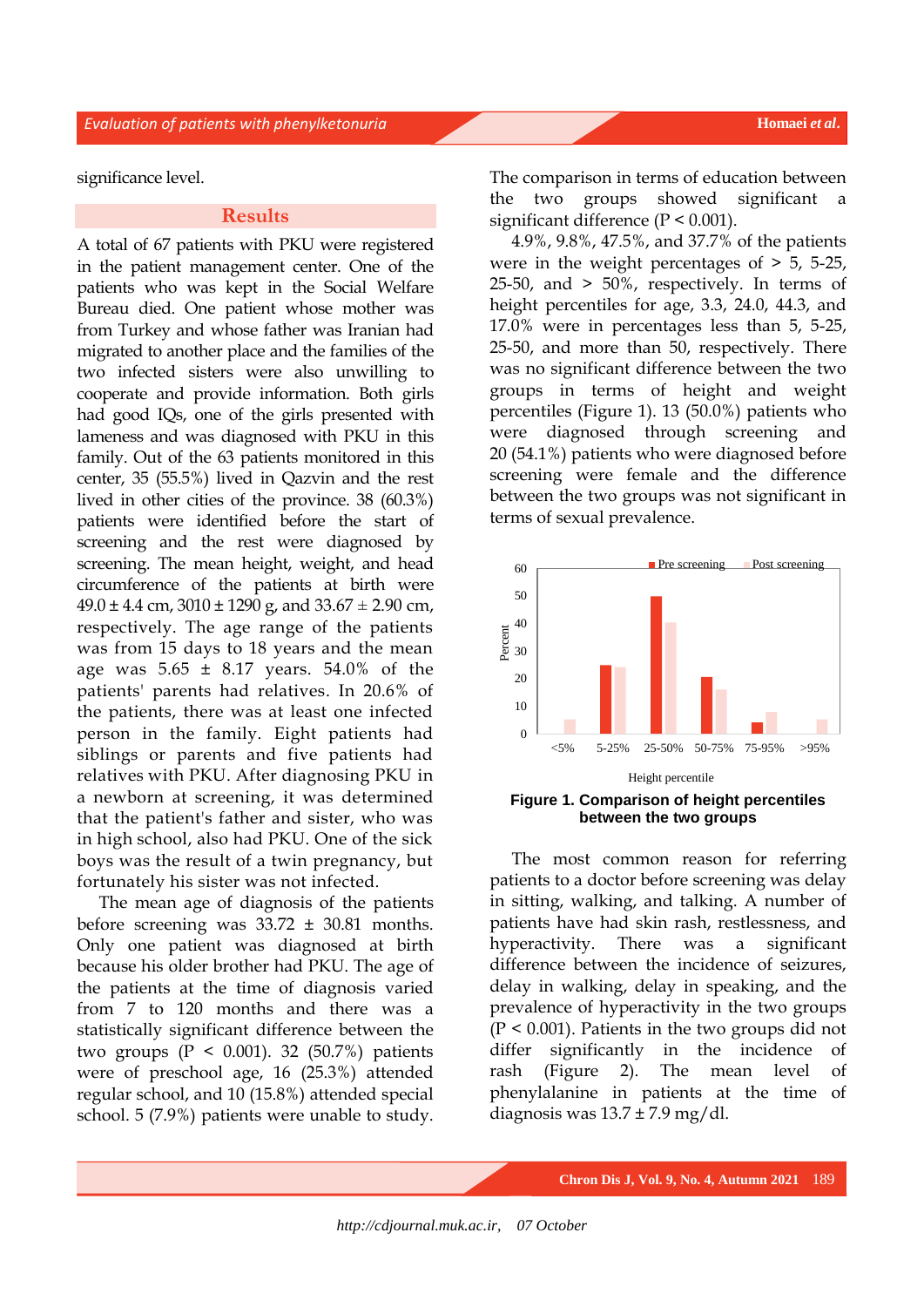#### **Evaluation of patients with phenylketonuria Homaei** *et al.* **Homaei** *et al.*



**Figure 2. Prevalence of disorders in the two groups before and after phenylketonuria (PKU) screening**

## **Discussion**

In the present study, the incidence of seizures, gait delays, speech delays, and the prevalence of hyperactivity in children with PKU who were undiagnosed at birth were significantly higher than those diagnosed by screening timely.

Failure to diagnose and treat inherited metabolic diseases can lead to severe mental retardation, seizures, and developmental delays. Additionally, timely diagnosis and treatment of PKU can maintain the IQ of these children.16,17 According to the National Phenylketonuria Incidence Screening Program, one case per 8,000 patients is estimated, with a wide range from one case per 3,000 to one case per 60,000 population. <sup>18</sup> PKU is a common inherited metabolic disease and is inherited autosomal recessively, thus increasing the chances of contracting it in consanguineous marriages. 52.4% of our patients were girls and 54.0% of our patients had relatives.

The rate of consanguineous marriages in Iran is reported to be 38.6%. <sup>19</sup> The prevalence of PKU varies by race and geographical location. <sup>13</sup> The mean age of diagnosis of our patients before screening was 34 months. The symptoms of patients diagnosed before PKU screening were delayed walking and talking, seizures, restlessness, hyperactivity, skin rash, and urinary incontinence. Delays in diagnosis and treatment in untreated patients have led to

varying degrees of mental retardation in these children. 20.6% of our patients had at least one affected person by PKU in the family. In a study in Mashhad, out of 78 patients with PKU, 49.0% were boys and the mean age of diagnosis was 19 months.

80.0% of the parents were related and in 24.0% of the cases there was a history of preterm delivery. Seizures, mental retardation, gait disturbance, spasticity, and bad smell of urine were observed in 36.0, 60.0, 50.0, 15.0, and 53.0% of the patients, respectively.

Hypopigmentation, autism, hyperactivity, and skin wax were also reported in 14.0, 43.0, 76.0, and 26.0% of the patients. 12.0% of the patients had a family history of PKU. Only 10.0 % of the patients were diagnosed by screening and most patients were diagnosed before screening for clinical signs. The main reasons for referring patients were developmental delay, hypopigmentation of the skin and hair, seizures, bad breath, and hyperactivity, respectively. According to the screening, the incidence rate was one in 17,336 people. 8 families had two patients and one family had 3 patients.<sup>14</sup> This study was different from our study in terms of the mean age of diagnosis, rate of disease in girls, and level of parental kinship. In a study conducted by Eshraghi et al. in Mazandaran, Iran, the mean age of patients diagnosed before screening was 20 months. Parents of 60.0% of the patients